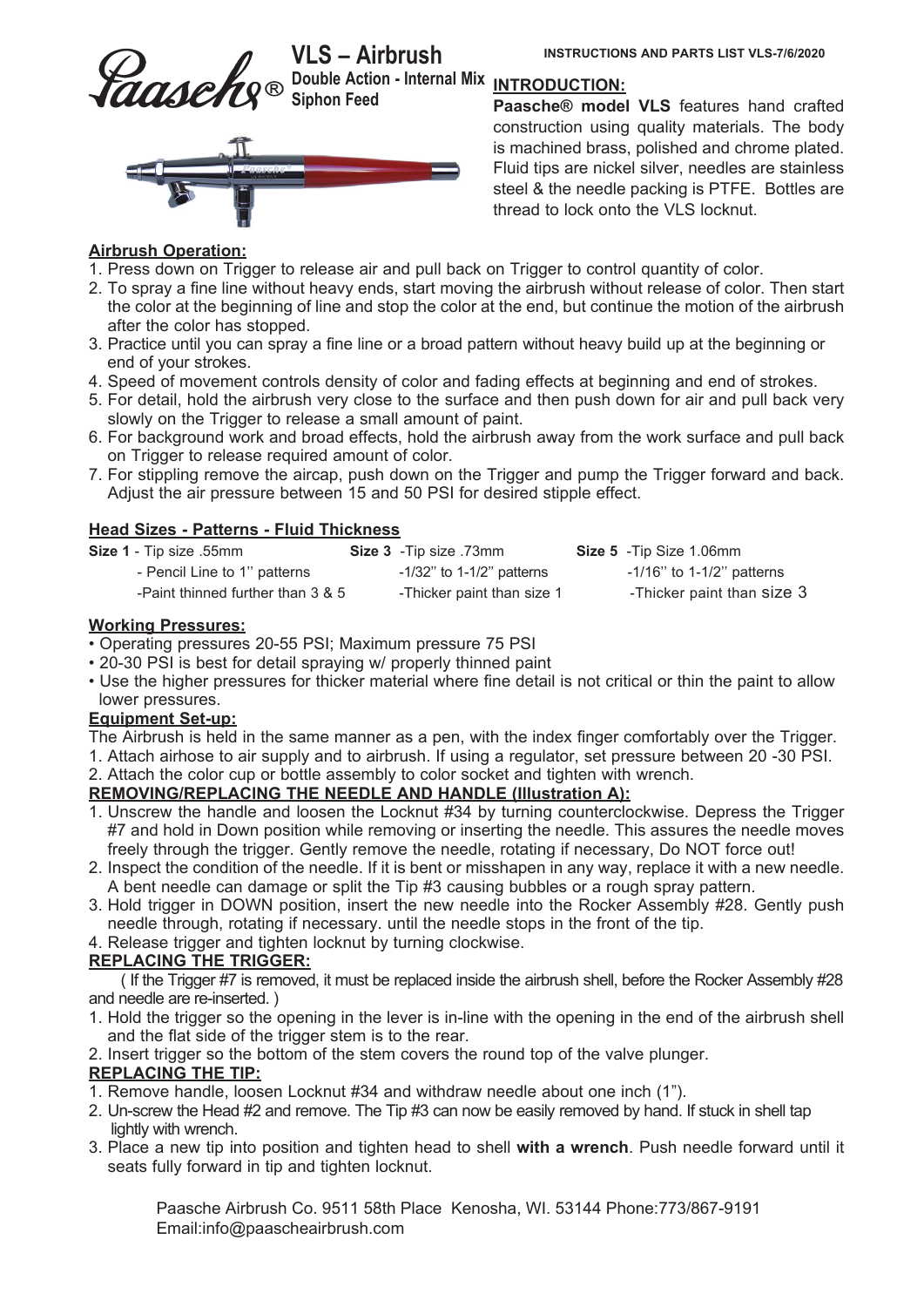# ADJUSTING OR REPLACING WORN PACKING WASHER:

- 1. If PTFE Packing #19 becomes worn or loose it must be tightened or replaced.
- 2. You will need a small screwdriver to remove or tighten the Packing Nut #19.
- 3. When replacing your PTFE Packing press packing onto the Packing Nut #19. Use a small screwdriver to tighten packing nut into shell until it is tight then back out one-half turn, may vary.
- 4. Now insert needle you should feel a slight resistance. If too loose or too tight adjust the packing nut with screwdriver until you feel some slight resistance.
- 5. Now completely re-assemble guts of airbrush.

## **CLEANING THE AIRBRUSH:**

- 1. Paint passes from the bottle connection forward so the trigger area back will most likely not need cleaning.
- 2. You can back flush the paint into your bottle by covering the Needle Protector with your finger and then pressing down on the trigger and pulling slightly back. This forces paint from the fluid passage back into the bottle. Never use open cup for back flushing.
- 3. In between color changes or before storing the airbrush attach bottle with appropriate cleaner and spray into sink until it runs clear.
- 4. Remove needle and wipe clean then replace.
- 5. If paint has dried, you can remove the front tip and head for soaking, or you can soak just the front of the airbrush in cleaner.
- 6. Use cleaner for the material you are spraying. Keep trigger area dry if soaking.

## **PERSONAL SETTINGS:**

- 1. Needle Adjustment Sleeve Used to increase or decrease spring tension for the trigger pull back. Thread into the shell until the trigger stroke feels comfortable. Threading in until it stops can cause the trigger to jam.
- 2. Line Adjustment Assembly Used to preset paint flow. When rotated clockwise the trigger will retract opening the fluid passage. This allows a set paint flow when only pushing down on the trigger.

## **TROUBLESHOOTING:**

Bubbling in cup:

- 1. VLH Head #2 needs to be wrench tightened
- 2. Make sure VLS bottle connection is wrench

Skipping or spitting:

- 1. Paint too thick -Reduce with thinner
- 2. Tip not seated Tighten VLH Head with wrench
- 3. Tip split or damaged Needle -Replace tip or needle
- 4. Needle or tip dirty -Clean and replace

5. Air pressure too low -Increase pressure or thin paint further (20 or more PSI to spray most paints) Airbrush not spraving:

- 1. Clogged Tip Remove tip and clean
- 2. Needle not moving Tighten needle locknut
- 3. Loose VLH Head Wrench tighten
- 4. Low air pressure Increase pressure (need 20 or more PSI to spray most paints)
- 5. Bottle vent hole plugged -Use needle or pin to clear air hole
- Sprays double line or heavy to one side:
- 1. Split tip or bent needle Replace
- 2. Dirty tip or needle Remove and clean
- 3. Tip not centered in head Remove head and clean airbrush and tip seat then reassemble. Use wrench for head

Jammed trigger or poor trigger motion:

- 1. Adjust Needle Adj. Sleeve Screw or unscrew the sleeve to lessen or increase tension on trigger
- 2. Paint leaking to trigger area -
- Remove guts of airbrush and slightly tighten packing or replace if needed
- 3. Lubricate needle and trigger -Apply lubricant to needle shaft and trigger slot area

**WARNING:** Spray materials may be harmful if inhaled or allowed to come into contact with the skin or eves. Consult the product label and material safety data sheet supplied for the spray material. Follow all safety precautions. CAUTION: Well Ventilated Area Required to remove fumes, dust or overspray. Maximum Air Pressure 75 P.S.I.